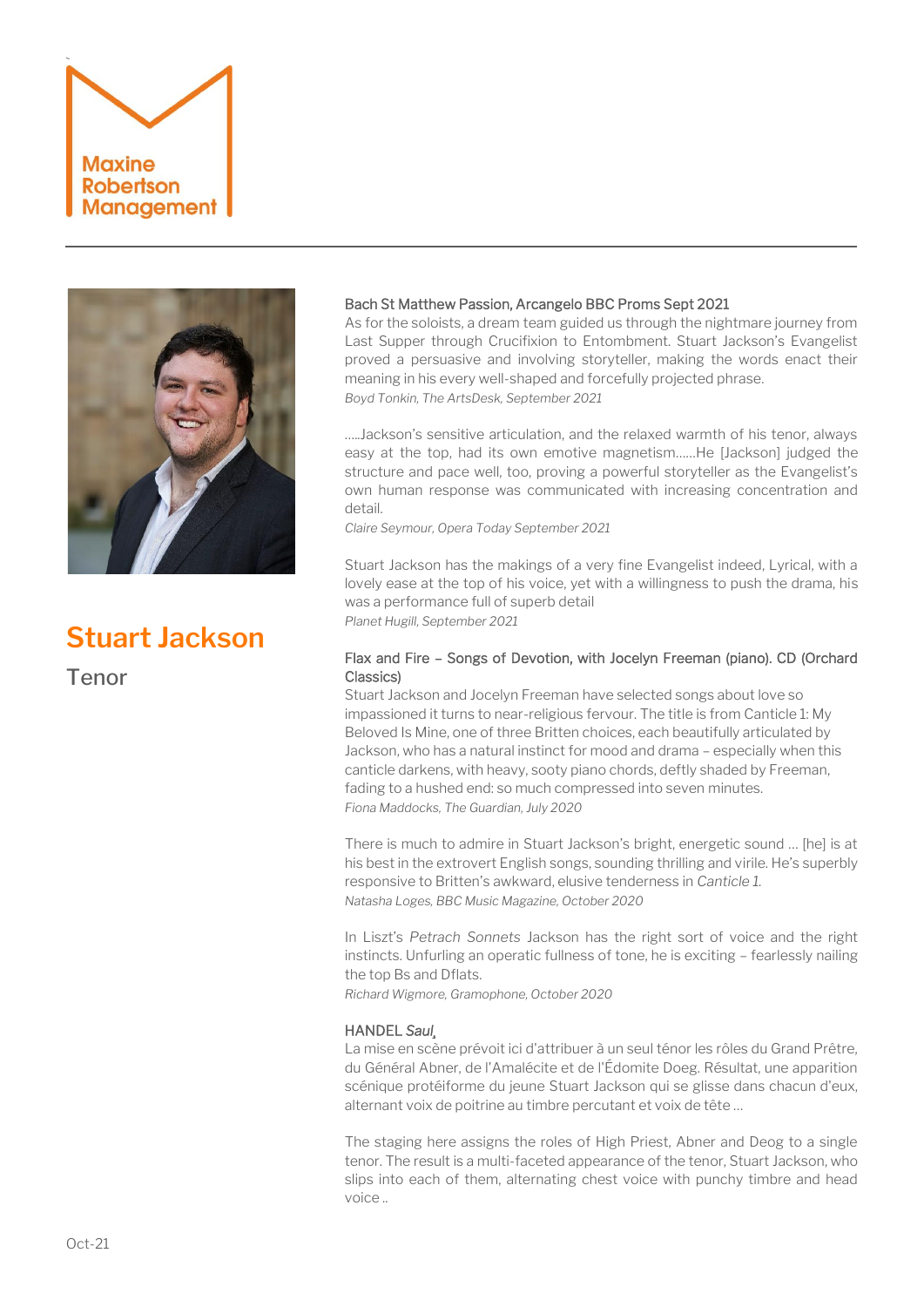

*Claire de Oliveira, Olyrix.com, January 2020* 

Enfin, Stuart Jackson donne beaucoup de satisfactions, autant au niveau de la solidité vocale que dans la malice de son interprétation.

Finally, Stuart Jackson gives much satisfaction, as much for his vocal solidity as for the malice of his acting. *Florent Coudeyrat, Concertonet.com, January 2020*

Jackson s'empare des seconds rôles avec un charisme d'ogre et une technique vocale qui n'appelle que des éloges.

Jackson takes on the secondary roles with the charisma of an ogre and a vocal technique which calls for great praise. *Guillaume Saintagne, Forumopera, January 2020*

## HANDEL *Semele* (Jupiter), Komische Oper Berlin

Son compagnon sur scène, le Jupiter de Stuart Jackson, nous a gratifié d'un des plus beaux moments de la soirée : son « Where'er you walk » possédait l'élégie, la douceur et la sentimentalité requises. Ce géant à la stature imposante figurait parfaitement le dieu des dieux, tout en laissant cours à des sentiments humains, ce qui rendait son personnage si attachant.

His companion on stage, Stuart Jackson's Jupiter, gave us one of the most beautiful moments of the evening: his "Where'er you walk" possessed the elegy, sweetness and sentimentality required. This giant of imposing stature perfectly represented the god of the gods, while leaving room for human feelings, which made his character so endearing.

*Thierry Verger, Forum Opera, December 2019*

Stuart Jackson, whom I heard only seven years ago at the Royal Academy of Music in Haydn's *[La vera constanza](http://boulezian.blogspot.com/2012/11/la-vera-costanza-royal-academy-of-music.html)*, is now rightly treading larger stages. Here he treated to us a finely, often poignantly sung and acted performance of Jupiter, who truly met his match in Ezgi Kutlu's fiery Juno. *Mark Berry, Seen and Heard International, December 2019*

In this revival, teno[r Stuart Jackson](https://bachtrack.com/performer/stuart-jackson) is Jupiter, his tall, strong appearance an ideal foil fo[r Sydney Mancasola](https://bachtrack.com/performer/sydney-mancasola) as Semele. He sang the score's most famous aria "Where'er you walk" as a consummate love song, ending in a most tender pianissimo with the petite Semele standing on his feet in tight embrace before both succumb to passionate love.

*Zenaida des Aubris, Bachtrack, December 2019*

# BRITTEN *Serenade for Tenor, Horn & Strings,* BBC Scottish Symphony Orchestra, John Wilson

Britten's Serenade for tenor, horn and strings featured two fine soloists: searing tenor Stuart Jackson and unflappable SSO lead horn Alberto Menéndez Escribano.

*Ken Walton, The Scotsman, November 2019*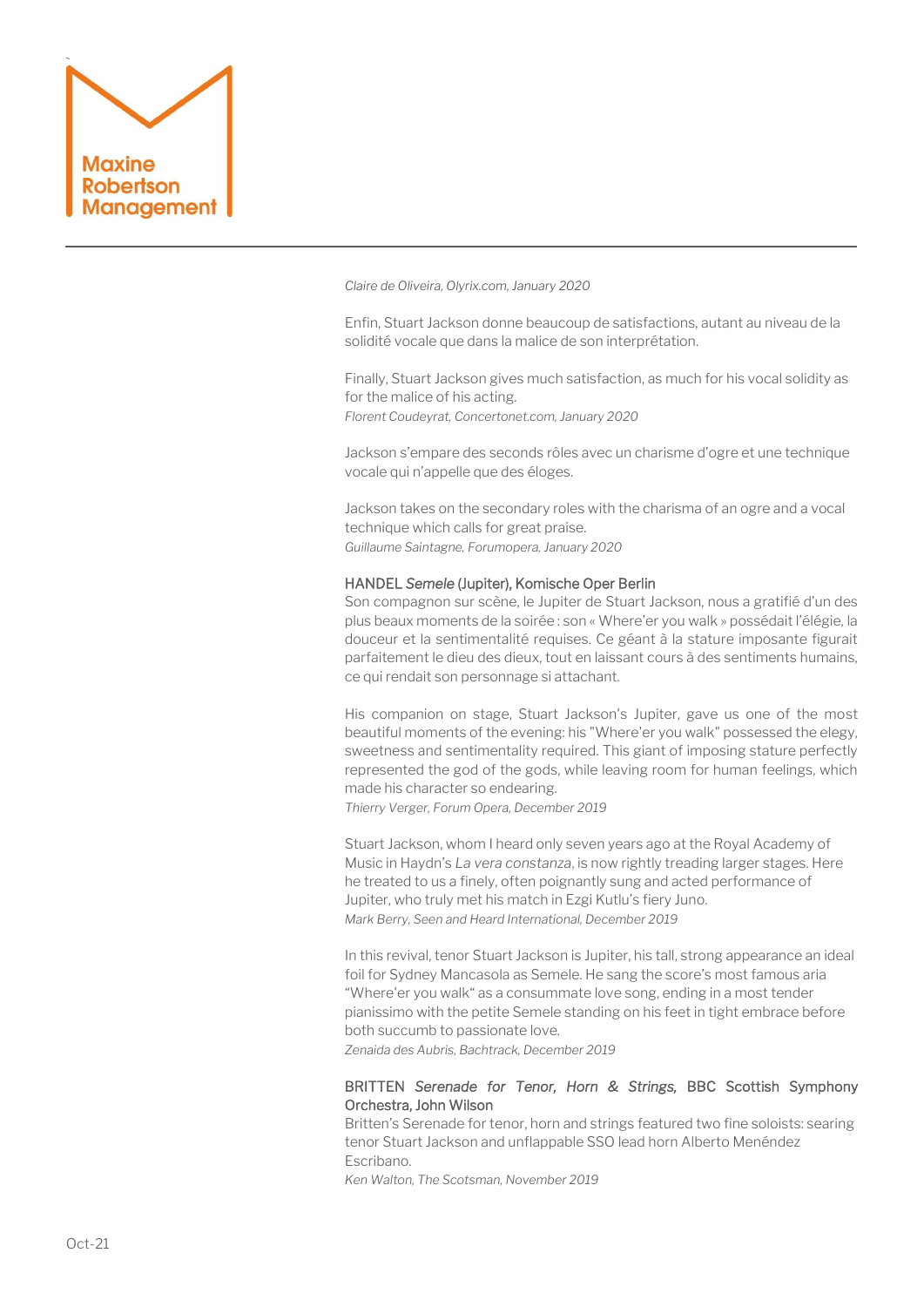

# HANDEL *Brockes-Passion,* Arcangelo, Wigmore Hall

Stuart Jackson, as the Evangelist, also has an ideal Baroque sound, expressive and impassioned, but always within the strict stylistic bounds of the era…. Jackson paced his expression beautifully, remaining a neutral observer for the earlier scenes, and then gradually increasing the emotion towards the end. *Gavin Dixon, The Arts Desk, October 2019*

His [Stuart Jackson's] dramatic vocal delivery, his ability to word-paint with a great variety of tonal colours as well as with nuanced variation of dynamics would have made Handel and Brockes deeply satisfied. Jackson has excellent posture and seems to have endless energy. *Agnes Kory, Seen and Heard International, October 2019* 

#### SMETANA *The Bartered Bride* (Vasek), Garsington Opera

In some ways, though, the star of the show is tenor Stuart Jackson; he generates empathy for the would-be fall guy, the stammering Vašek, who loses one fiancée but gains another in moments. *Nick Kimberley, The Evening Standard, May 2019* 

Stuart Jackson's Vasek is sung with refined sweetness and immaculate comic timing.

*Michael Church, The Independent, May 2019*

Stuart Jackson completes the triangle as the stuttering Vasek - his voice as brilliant as his manner is apologetic.

*Alexandra Coghlan, Broadway World, May 2019*

[Stuart Jackson](https://www.maxinerobertson.com/artists/stuart-jackson/)'s lighter tenor is touching as the decent but hapless and stuttering Vašek.

*Martin Kettle, The Guardian, June 2019*

Stuart Jackson gave a touching portrayal of a character who here had the audience laughing with and not at him, while at the same time admiring his vocal confidence.

*George Hall, Opera, August 2019*

…the stammering Vasek (Stuart Jackson whose character would nowadays get a slot on *The Undateables,* and who came across as wholly lovable) *Richard Bratby, The Spectator, June 2019*

Stuart Jackon's bumbling yet sympathetic Vasek … *Hugh Canning, The Sunday Times, June 2019*

Stuart Jackson's Vasek stuttered and stumbled eloquently; Jackson has a tenderness of tone that was just right for the unworldly Vasek's naivety and nincompoop-ness; his tenor was an effective counterpoint to Jeník's masculine strength, but that's not to suggest there was a lack of power or expressiveness. And, Jackson milked the comic moments without tilting into mawkishness or mockery. Desperate to know what love means, he was a bear with a spring in his step.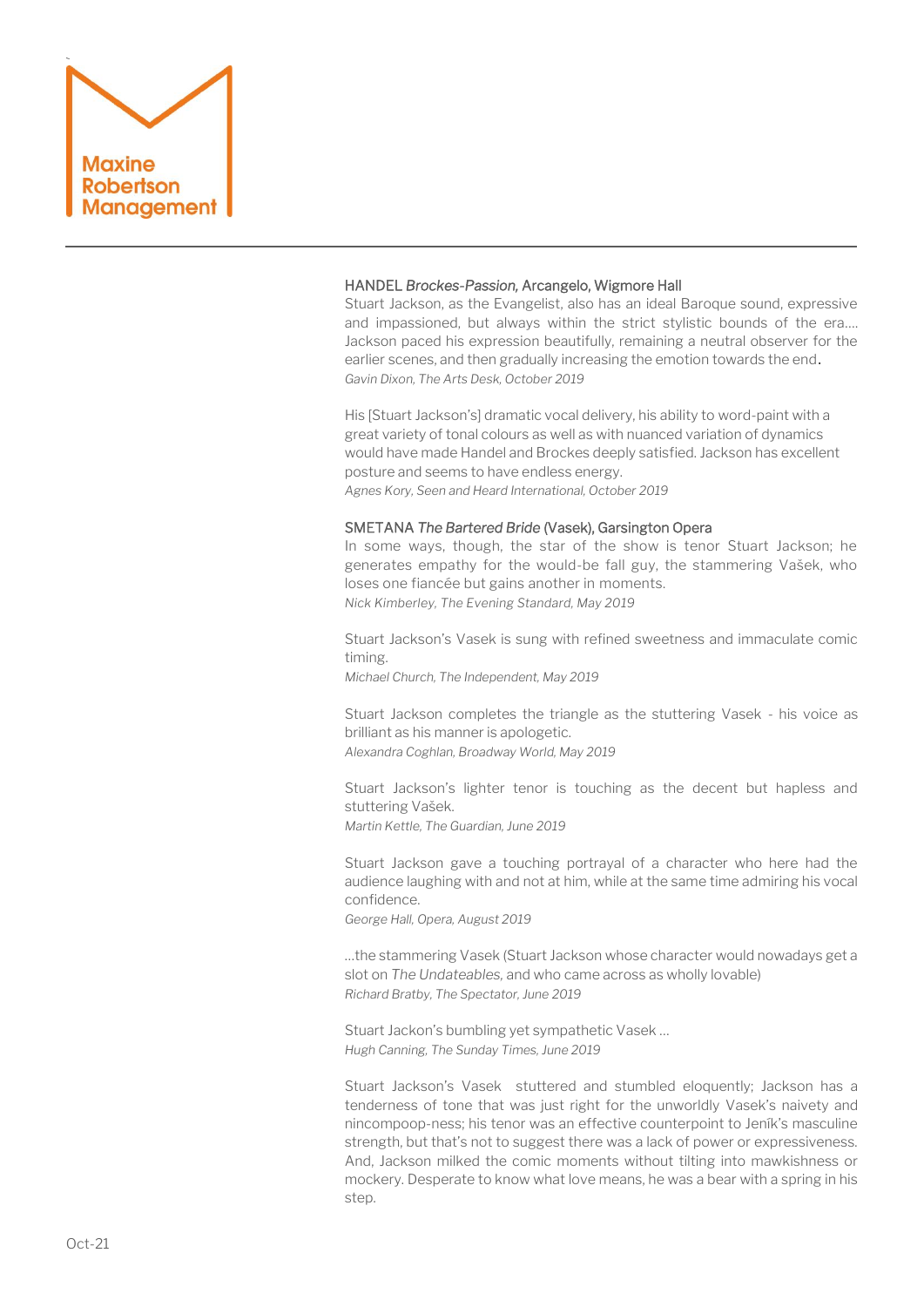

*Claire Seymout, Opera Today, June 2019*

In the potentially tricky role of Marenka's less welcome admirer Vasek, Stuart Jackson negotiates delicately around the issue in a way that has you laughing with the character rather than at him. *George Hall, The Stage, May 2019*

…Stuart Jackson makes an appealing character of mentally-challenged Vasek who is called upon to play the part of performing bear in the circus. *Clare Colvin, Sunday Express, June 2019*

..Vasek, winningly performed by Stuart Jackson. *Neil Fisher, The Times, June 2019*

There was a relishable contribution too, comic and vocal, from tenor Stuart Jackson as the stuttering lovelorn Vasek, … *Christopher Gray, Oxford Times, June 2019* 

…Stuart Jackson gave a touching portrayal of a character who here had the audience laughing with and not at him, while at the same time admiring his vocal confidence.

*George Hall, Opera, August 2019*

## Glyndebourne on Tour 50<sup>th</sup> Anniversary Gala, Queen Elizabeth Hall, London

… Stuart Jackson's thrillingly-voiced account of Prince Ramiro's aria from *La Cenerentola* and the Champagne Chorus from *Die Fledermaus. George Hall, Opera, February 2019*

#### STRAUSS *Salome* (Narraboth), English National Opera

The finest singing comes from Stuart Jackson as Narraboth, the Salome-struck young Syrian. *Fiona Maddocks, The Observer, October 2018*

There's an outstanding Narraboth from Stuart Jackson … *Hugh Canning, The Sunday Times, October 2018*

…tenor Stuart Jackson confirms his promise as Narraboth … *Richard Fairman, Financial Times, October 2018*

In his house debut, young Jackson sang with such tonal beauty, sweetness, and surety as to elicit cheers and guarantee a lovely career. He also sounded sensitive enough to kill himself when he recognized his complicity with Salome's evil. *Jason Victor Serinus, San Fransisco Classical Voice, October 2018*

Stuart Jackson and Clare Presland likewise impressed in sensitive – especially given the context – performances, attentive to word and line, of Narraboth and Herodias's Page.

*Mark Berry, Seen & Heard International, October 2018*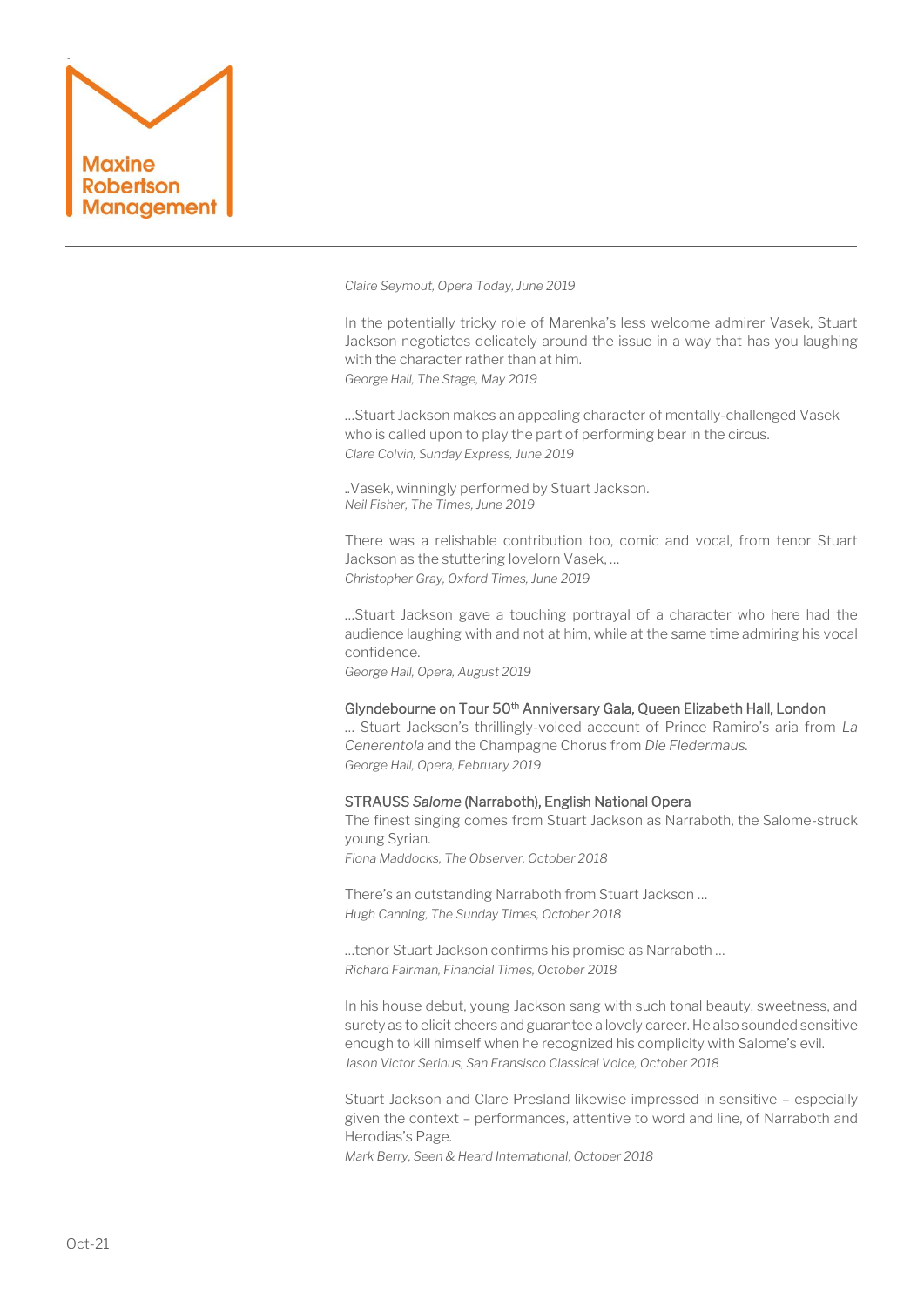

[Stuart Jackson](https://bachtrack.com/performer/stuart-jackson?utm_source=article_body&utm_medium=internal) stood out as Narraboth, showing a bright and clean tenor voice with shaped phrases and plenty of colour. His diction was strong and his performance cut through the staging to bring an air of credibility and humanity to his character.

*Dominic Lowe, Bachtrack, October 2018*

Stuart Jackson's Narraboth is a touching, beautifully sung pleasure … *Peter Reed, Classical Source, October 2018*

Stuart [Jackson](https://www.broadwayworld.com/people/Stuart-Jackson/) makes a compelling Narraboth, using beautifully shaped phrasing and variety in his clear tenor … *Aliyah Al-Hassan, Broadway World, October 2018*

#### HANDEL *Saul*, Glyndebourne Festival Opera

…tenor Stuart Jackson is clarion-clear in various supporting roles. *Richard Fairman, The Financial Times, July 2018*

Singing with a ringing tenor sound, Stuart Jackson commanded the attention in his sinister Master of Ceremonies role, overseeing everything with a smirk and reminding us that all this was for our entertainment as much as our edification … *Erica Jeal, Opera, October 2018*

Stuart Jackson's cabaret turns in supporting roles are always offbeat and entertaining. *Geoff Brown, The Times, July 2018*

#### MONTEVERDI *The Return of Ulysses*, The Royal Opera at The Roundhouse

From the mostly British ensemble cast, watertight in quality, bass David Shipley (Antinous) and tenor Stuart Jackson (Irus), stood out. *Fiona Maddocks, The Observer, January 2018*

That ever-surprising tenor Stuart Jackson pulled out some of the biggest, most exciting phrasing of the evening. *David Nice, The Arts Desk, January 2018*

… and the quiet pathos of Stuart Jackson's singing was a discomfiting contrast to his fat-suited buffoonery as Irus… *Richard Bratby, The Spectator, January 2018*

#### MOZART *Il sogno di Scipione,* Classical Opera, Ian Page. CD Signum Records

The virtuoso arias demand singers of agility, which Classical Opera's cast, headed by tenor Stuart Jackson, supplies in abundance. Ian Page is the lively conductor. *Richard Fairman, The Financial Times, October 2017*

Stuart Jackson manages the melismas and wide leaps of his two arias with confidence and elegance …

*Richard Lawrence, Gramophone, October 2017*

… among its fresh-voiced young singers a standout leading tenor, Stuart Jackson, as Scipio.

*Max Loppert, BBC Music Magazine, December 2017*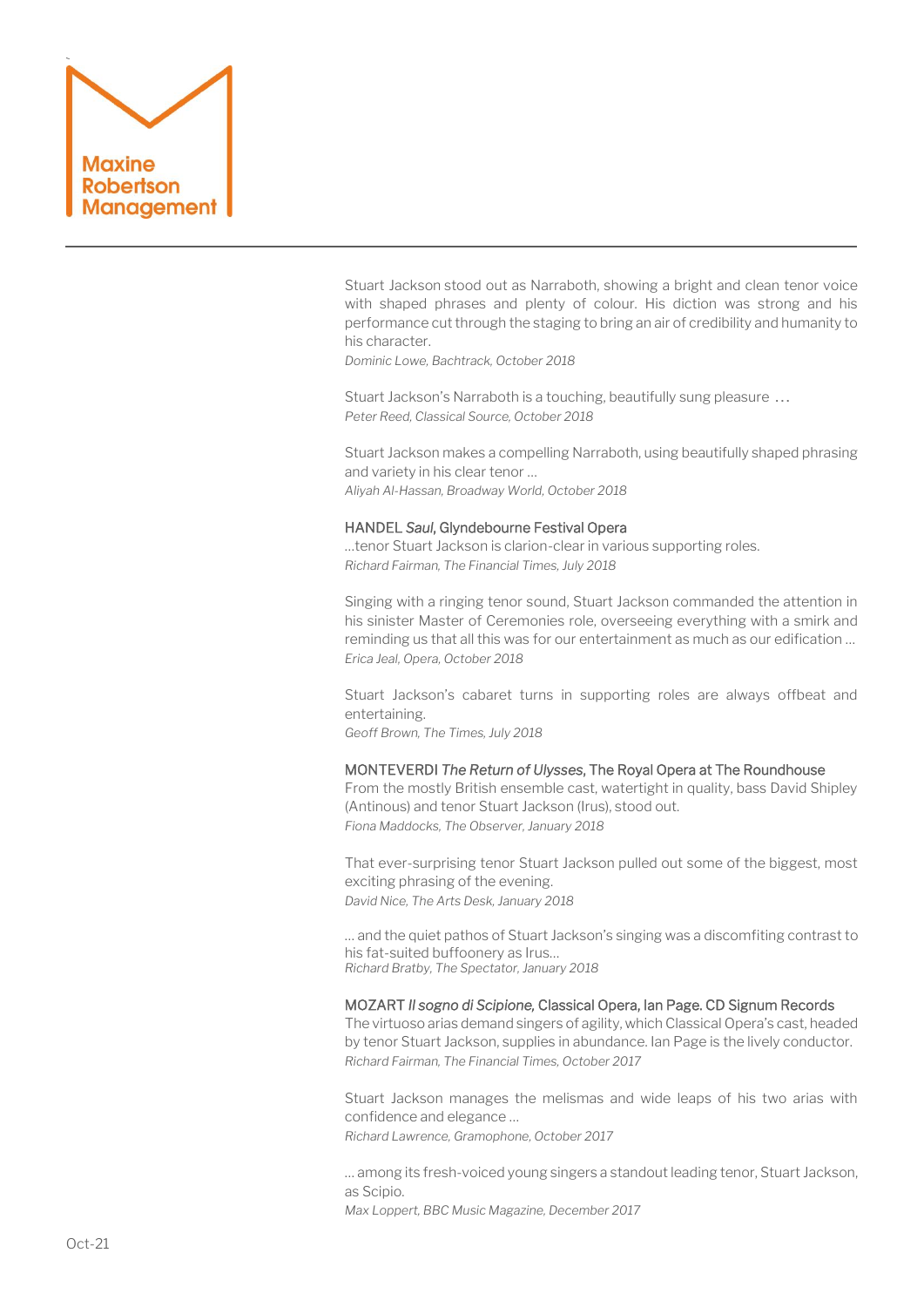

Stuart Jackson's Scipio cuts a suitably heroic figure, singing with ringing tone in the upper register…

*Brian Robins, Opera, December 2017*

# BEETHOVEN / MOZART, Classical Opera, Ian Page, Barbican Hall

…Jackson's exquisite performance of Mozart's Accogli, oh re del Mar (from Idomeneo)

*Anna Picard, The Times, October 2017*

## CAVALLI *Erismena,* Aix-en-Provence

Mention spéciale pour Stuart Jackson, l'indispensable nourrice-ténor ici devenue une sorte de géante hommasse, qui n'a pas besoin d'en rajouter pour être impayable …

A special mention to Stuart Jackson, the essential babysitter-tenor who, here, is a kind of giant hunk who needs to add nothing to be priceless… *Laurent Bury, Forum Opera, July 2017*

## HANDEL *Saul*, Adelaide Festival

The Festival Theatre stage has surely never felt as sprawling as during a strippeddown Saul's scramble over the earth and into the bosom of Kanen Breen's Witch of Endor, who thankfully does not appear at the same time as any of Stuart Jackson's medley of characters, their respective stage-encompassing presences absorbing all attention in no small part thanks to the costuming of Berliner Katrin Lea Tag.

*Max Oprey, The Guardian, 4 March 2017*

In a range of roles, Stuart Jackson is an attendant spirit of magic fantasy, singing with quietly glowing declamation. *Peter McCallum, The Sydney Morning Herald, 6 March 2017*

With stifling ruff, freakishly long purple fingernails and swirling hand gestures, Stuart Jackson's sinister presence is made even more grotesque by the incongruous precision and beauty of his singing. *John Severn, The Conversation, 6 March 2017*

English tenor Stuart Jackson's performance of the court jester, an ingenious amalgamation of multiple roles, was most alluring with its stylised movement and facial expression, rich tone and perfect declamation, not to mention dancing ability

*Dr Daniela Kaleva, The Australian Stage, 5 March 2017*

Kosky reinforces the Lear reference by conflating various priests and messengers into a purple taloned camp following jester figure given uproarious life by Stuart Jackson.

*Ewart Shaw, The Advertiser, 3 March 2017*

The chorus (a brilliant State Opera Chorus) move like a curious mob throughout, usually led by the High Priest (Stuart Jackson) looking like a Tim Burton extra with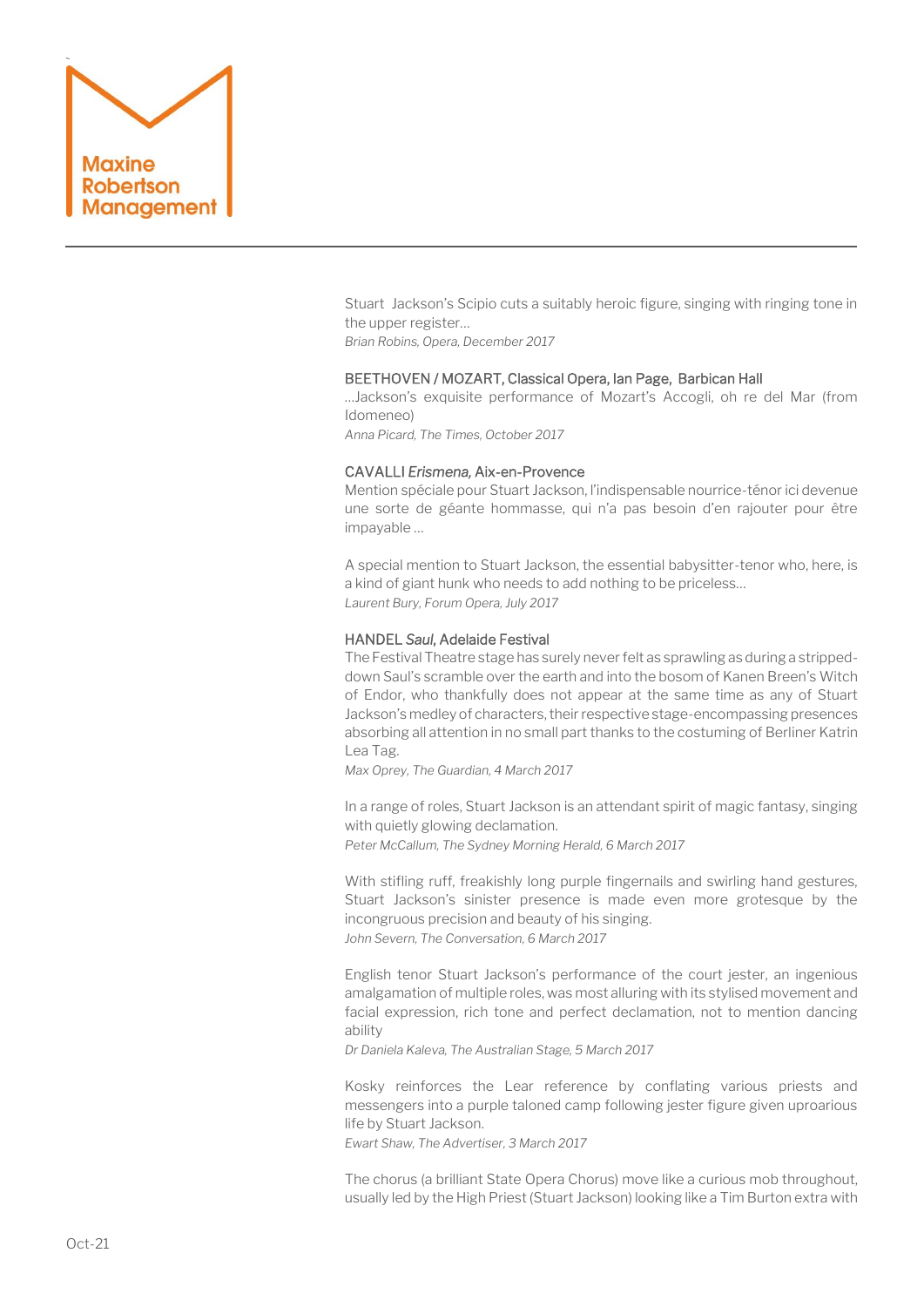

his painted white face, dark lips and gigantic black fingernails directing the swaying chorus.

*David Knight, The Adelaide Review, 6 March 2017*

Stuart Jackson was in fine voice as several characters rolled into one *King Lear*like fool …

*Stephen Whittington, Opera, July 2017*

# MOZART: 1767 – A Retrospective: *works by Mozart and his contemporaries*, Classical Opera, Wigmore Hall

… beautifully controlled, dramatic tenor Stuart Jackson… *Cara Chanteau, The Independent, 18 January 2017*

Tenor Stuart Jackson joined the sonorous Riches in excerpts from Haydn's Stabat Mater, Jackson finding room for his sweet tenor to shine… *Nick Kimberley, The Evening Standard, 18 January 2017*

# HANDEL *Messiah*, Classical Opera, Middle Temple Hall

The best of it, though, was wonderfully intimate and confessional, a mood struck superbly by young tenor Stuart Jackson. Bearlike in figure, strikingly rapt in voice, his opening *Comfort ye* was electric and he was superbly attentive to the switches in emotional register in Charles Jennens's heartfelt libretto. Every word compelled attention.

*Neil Fisher, The Times, December 2016*

#### MOZART *Zaide,* Classical Opera. CD recording (Signum)

Stuart Jackson performs Soliman's furious melodrama ('Zaide, entflohen') and vengeful aria ('Der stolze Loew') with controlled malevolence … *David Vickers, Gramophone, October 2016*

…Stuart Jackson's strongly-projected Sultan. *Brian Robins, Opera, January 2017*

#### PURCELL *The Fairy Queen*, Iford Arts

…two highlights are Jake Arditi's singing of "O solitude" (allotted here to Oberon) and Stuart Jackson's of "One charming night". *Rupert Christiansen, The Daily Telegraph, 31 July 2016*

# MOZART *Don Giovanni,* Classical Opera, Cadogan Hall

As Ottavio … Stuart Jackson made light work of the challenges of 'Il mio tesoro' … *Claire Seymour, Opera, August 2016* 

#### JOMMELLI *Il Vologeso,* Classical Opera, Cadogan Hall

…a series of terrific arias in Acts 2 and 3, showing flexibility and power. *Claire Seymour, Opera, July 2016*

With expressive and wellfocused singing from the sopranos Summerfield and France, the mezzos Kelly and Simkin, the tenor Jackson and the countertenor Tom Verney as Aniceto, this was an impressive modern premiere/ *Anna Picard, The Times, 2 May 2016*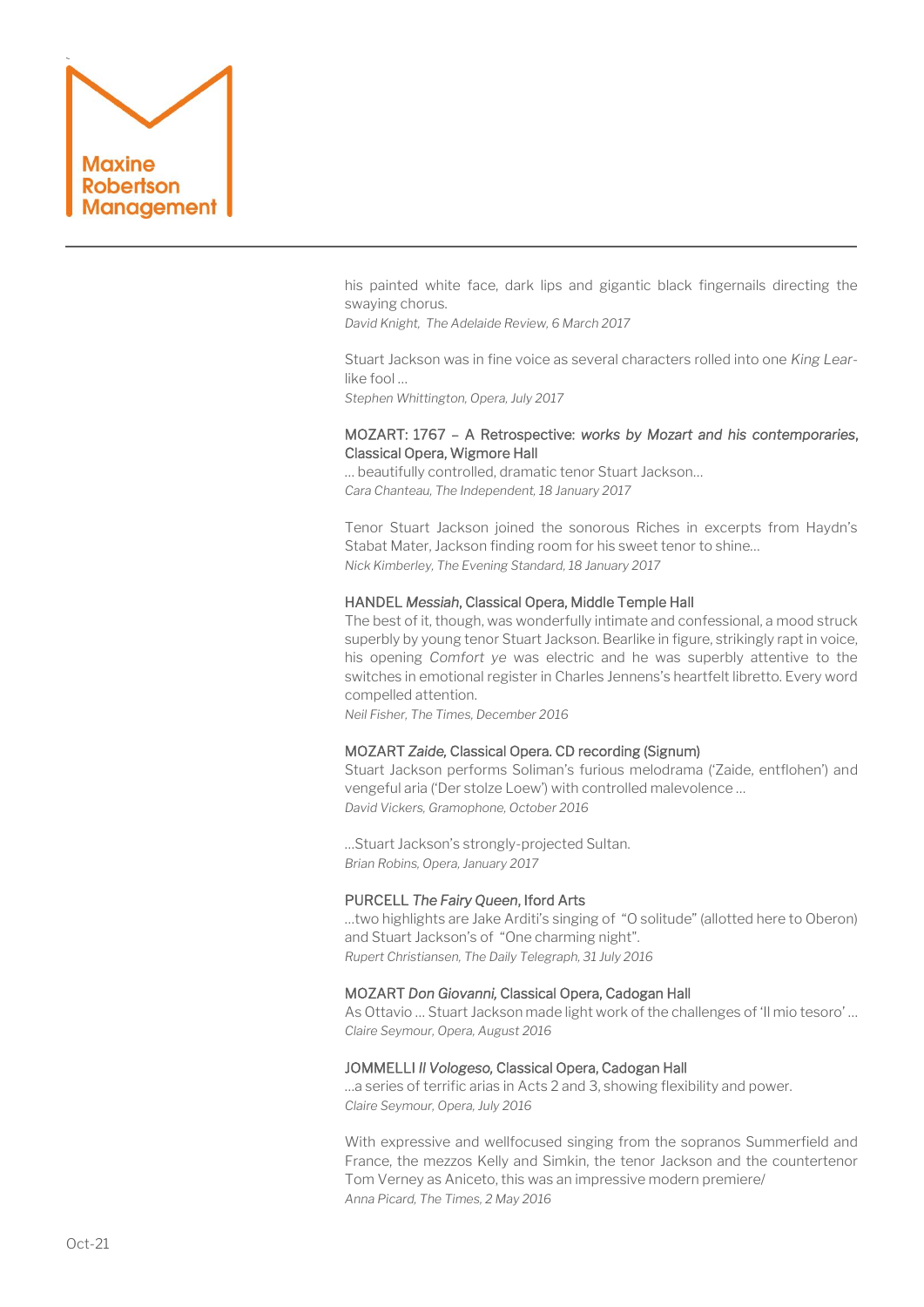

# DAVID BRUCE *Nothing,* Glyndebourne Youth Opera

[Stuart Jackson](http://www.stuartjacksontenor.com/) sang Pierre with haunting, wistful coolness. The melismatic writing hinted at another outsider, Britten's Peter Grimes, a role for which this tenor is surely destined.

*Fiona Maddocks, The Observer, 28 February 2016*

The work is confidently delivered by the Southbank Sinfonia under Sian Edwards with a group of young principals. Among them, Stuart Jackson's phlegmatic Pierre and Robyn Allegra Parton's increasingly troubled Agnes provide standouts.

*George Hall, The Guardian, 28 February 2016*

Five young professional soloists, led by Stuart Jackson as Pierre, sing them [the solo parts] with eloquent beauty. *Rupert Christiansen, The Telegraph, 27 February 2016*

The vocal writing for Pierre, in particular, is Brittenesque, drawing parallels with other "outsiders" like Peter Grimes and Quint. Stuart Jackson – destined to sing those great Britten roles – has an other-worldly quality about his tenor, colouring his words with such care that his was a deeply moving performance. *Mark Pullinger, Bachtrack.com, 29 February 2016*

Meanwhile the writing for the rebel Pierre – persuasively sung by the tenor Stuart Jackson – was exquisite, establishing a positively Elizabethan sound with its graceful harp accompaniment. *Michael Church, Opera, May 2016*

PURCELL *The Fairy Queen*, RIAS Kammerchor, Akademie für Alte Musik, Rinaldo Alessandrini

Stuart Jackson radiated vocal warmth and golden tenorial tone as Phoebus. *Carlos Maria Solare, Opera, April 2016*

## HANDEL *Messiah,* BBC National Orchestra of Wales, Cardiff

Equilbey also was fortunate in her stellar line-up of soloists, soprano Mary Bevan, countertenor Iestyn Davies, tenor Stuart Jackson and bass Brindley Sherratt. *Rian Evans, The Guardian, 9 December 2015*

# HANDEL *Saul*, Glyndebourne on Tour

…an exceptional group of soloists. Stuart Jackson was admirable in his multiple roles as the evening's court jester. *Roger Parker, Opera, December 2015*

Stuart Jackson made an ebullient, vocally assured impact in multiple small roles. *Fiona Maddocks, The Observer, 1 November 2015* 

# J C BACH, *Adriano in Siria*, Classical Opera, Ian Page

…tenor Stuart Jackson – a rising star – sings with his usual effortless grace. *Michael Church, The Independent, 15 April 2015*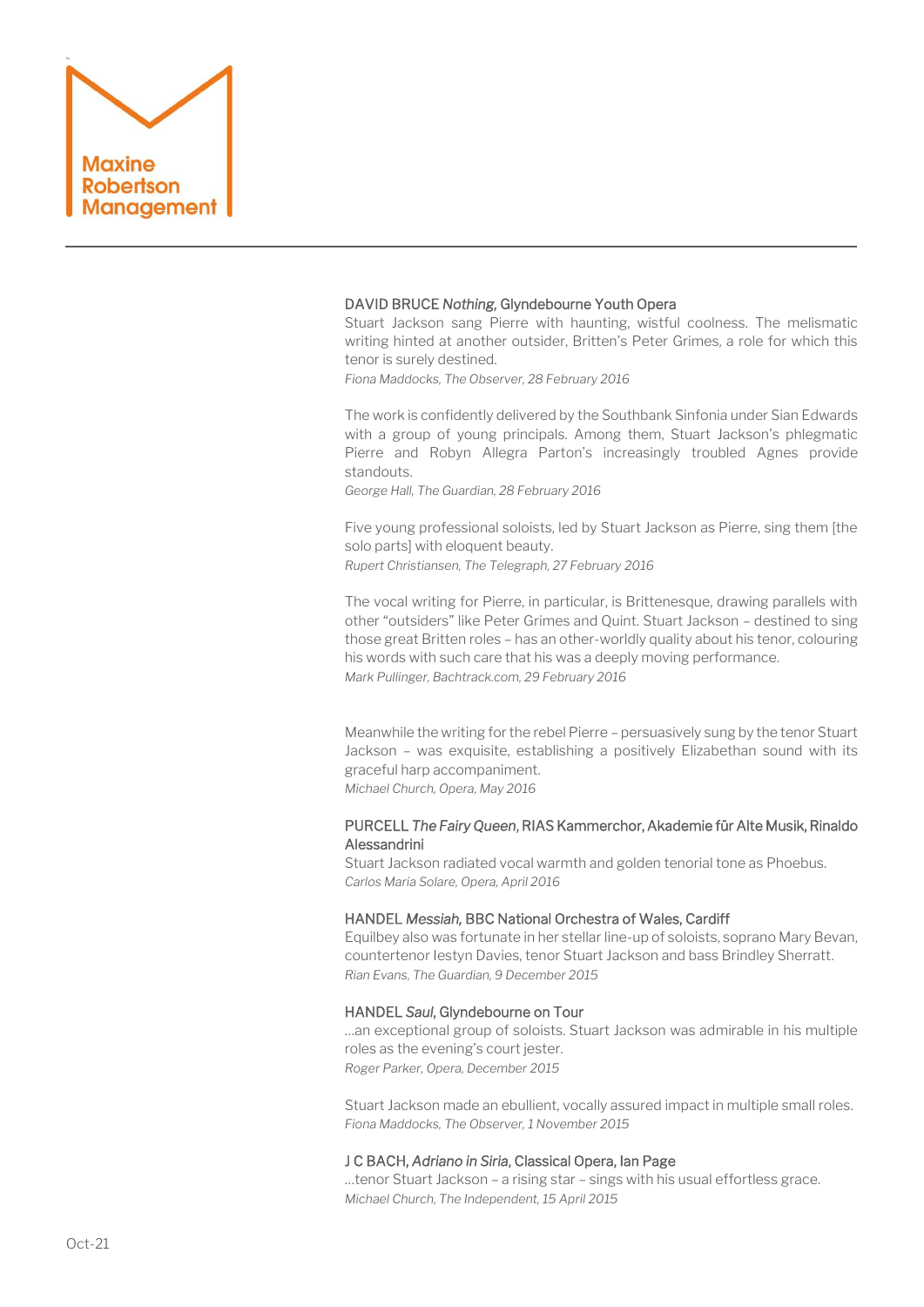

The singing is nimble and stylish…Stuart Jackson displays gleaming top notes as the rebel king Osroa…

*Anna Picard, The Times, 15 April 2015*

Stuart Jackson's Osroa was a commanding presence…Jackson used his alluring tenor, and the text, to convey the King's integrity in his two arias. *Claire Seymour, Opera Today, 16 April 2015*

…accomplished singing from [Rowan Hellier](http://www.rayfieldallied.com/artists/rowan-hellier/) as a forthright Adriano, [Ellie](http://www.ellielaugharne.co.uk/)  [Laugharne](http://www.ellielaugharne.co.uk/) as a graceful Emirena, [Erica Eloff](http://ericaeloff.com/) as her bold lover Farnaspe, [Stuart](http://stuartjacksontenor.com/)  [Jackson](http://stuartjacksontenor.com/) as the volatile Parthian King Osroa… *George Hall, The Guardian, 16 April 2015*

# ROSSINI *La Cenerentola*, Scottish Opera

…a second night performance that required tenor Stuart Jackson to sing the key role of Don Ramiro in plain clothes at the side of the stage…Jackson actually excelled himself, opening out into a radiant, virtuoso vocal display. *Kenneth Walton, Opera Now, December 2014*

…the young tenor Stuart Jackson sang the part from the side of the stage – disclosing a clean plangent tenor and elegant musicality. *John Allison, The Telegraph, 23 October 2014*

# TCHAIKOVSKY *Eugene Onegin*, Royal Academy Opera, Jane Glover

Stuart Jackson's Triquet was a brief but telling show-stopper. *Peter Reed, Opera, May 2013* 

Good contributions, though, come from Stuart Jackson's Monsieur Triquet, here a preening Pierrot... *Neil Fisher, The Times, 13 March 2013*

# BACH *Cantatas*, OAE, Kings Place, London

...Stuart Jackson singing Bach at Kings Place with an exquisite sublety, refinement, care for detail and bequiling beauty... Give him a few years and he'll be singing Bach Evangelists in spotlit venues. *Michael White, The Telegraph, 27 March 2013*

# BRITTEN *Serenade for Tenor, Horn and Strings*, Melos Sinfonia

...Stuart Jackson...singing Britten's *Serenade for Tenor, Horn and Strings*...he impressed me then as a fantastic find: straight out of college but with bright, clear almost helden resonance that filled the space but also served the text. A dazzling combination...

*Michael White, The Telegraph, 27 March 2013*

## BACH *Cantatas*, The Wallfisch Band, Kings Place, London

...but Stuart Jackson was the big discovery. This 25-year-old may still be studying at the Royal Academy of Music, but the ethereal sweetness of his tone plus his accomplished artistry surely mark him out for a brilliant future. *Michael Church, The Independent, 2 January 2013*